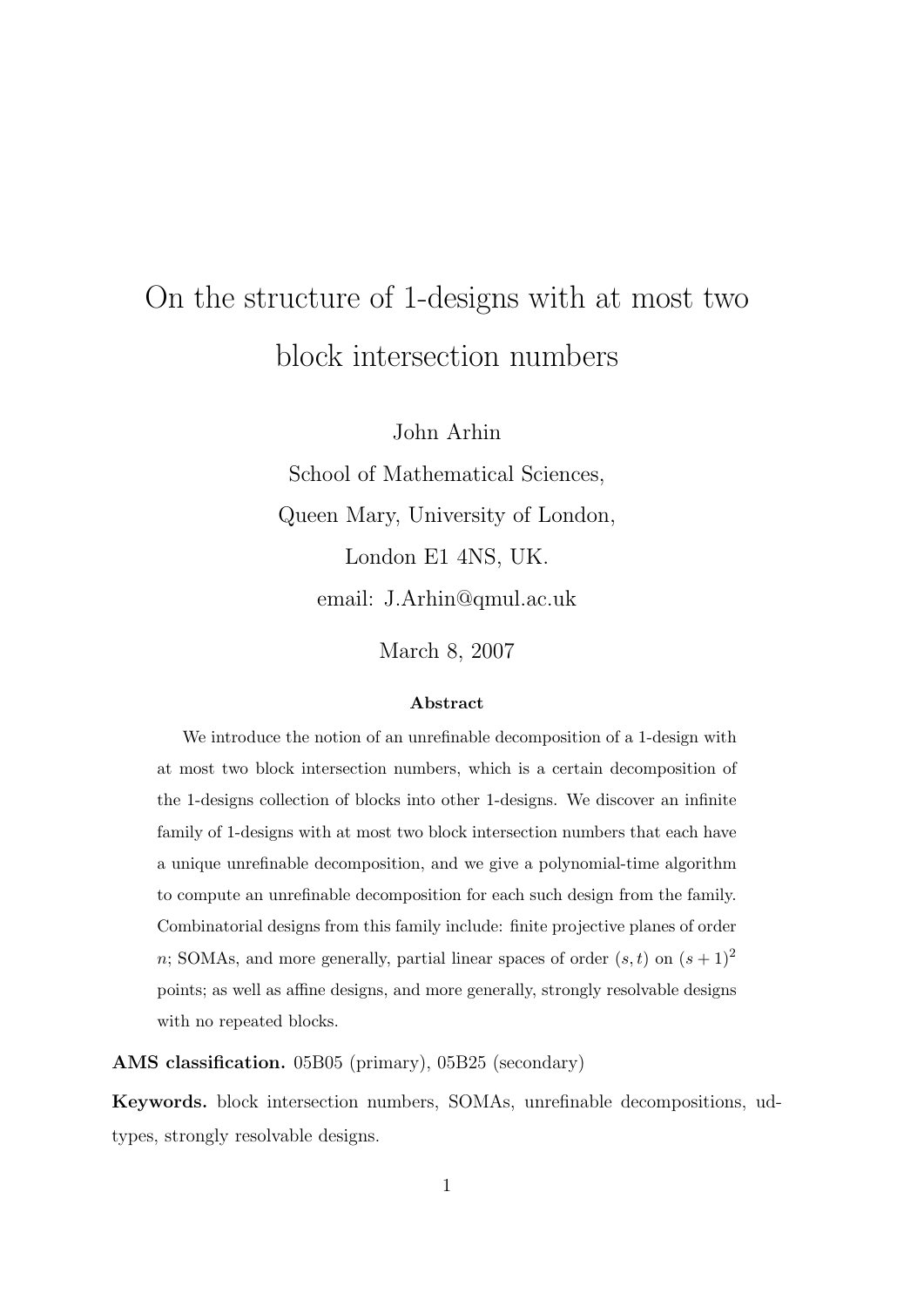### 1 Introduction

Let X be a finite non-empty set of v elements, called *points*, and let  $\mathcal{B}$  be a finite non-empty multiset of k-subsets of X, called blocks. Also, we let  $t \geq 0$  and  $\lambda \geq 1$  be integers. Then the ordered pair  $D = (X, \mathcal{B})$  is called a *t*-design, or more specifically a  $t-(v, k, \lambda)$  design, if every t-subset of X is contained in exactly  $\lambda$  blocks.

For all  $i = 0, 1, \ldots, t - 1$ , we denote by  $\lambda_i$  the number of blocks of the t-design D that contain a given set of i points. It follows that  $\lambda_i$  is independent of the choice of the *i* points and  $\lambda_i \binom{k-i}{t-i}$  $\lambda_{t-i}^{(v-i)} = \lambda \binom{v-i}{t-i}$  $_{t-i}^{v-i}$ ). In particular,  $b = \lambda_0$  is the number of blocks, and  $\lambda_1 = r$  is the number of blocks that contain each point of X. For  $0 \le x \le k$ , x is called a *block intersection number of* D if there exists distinct blocks  $B, B' \in \mathcal{B}$  such that  $|B \cap B'| = x$ . If D has repeated blocks then we define k to be a block intersection number of D.

Let  $x_1 \neq x_2$  be non-negative integers. A TID $(v, k; r, \{x_1, x_2\})$ , or more simply a two-intersecting design, is a  $1-(v, k, r)$  design whose block intersection numbers are contained within the set  $\{x_1, x_2\}$ . If a two-intersecting design has no repeated blocks then it is said to be simple.

A quasi-symmetric design is a 2-design with two block intersection numbers. So we can regard two-intersecting designs as a generalisation of quasi-symmetric designs. We refer the reader to [9] for further information regarding quasi-symmetric designs.

We can easily see that a regular graph of degree  $r$  on  $v$  vertices is the same thing as a simple  $TID(v, 2; r, \{0, 1\})$ , and more generally, a partial linear space of order  $(s, t)$ on v points is essentially the same thing as a simple  $TID(v, s - 1; t - 1, \{0, 1\})$ .

Two two-intersecting designs  $(X, \mathcal{B})$  and  $(X', \mathcal{B}')$  are said to be *isomorphic* if there is a bijection from X to X' that induces a bijection from  $\mathcal{B}$  to  $\mathcal{B}'$ .

We are interested in the unrefinable decompositions of a two-intersecting design, which we go on to define.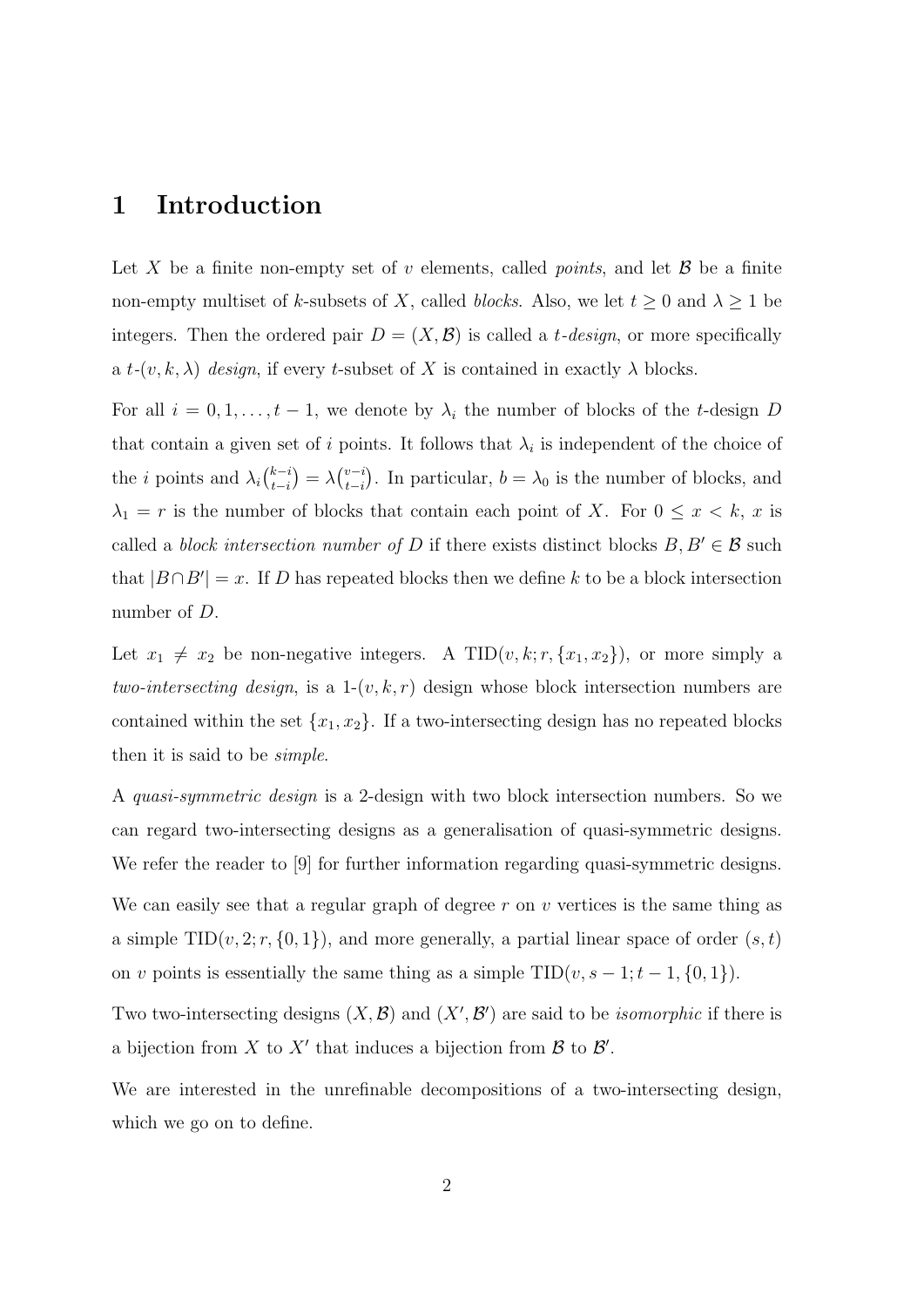Let  $D = (X, \mathcal{B})$  be a TID $(v, k; r, \{x_1, x_2\})$ , where  $r \ge 1$ .

A decomposition of D is a partition  $\{\mathcal{B}_1,\ldots,\mathcal{B}_m\}$  of the multiset B of blocks into m parts say, such that each  $(X, \mathcal{B}_i)$  is a  $TID(v, k; r_i, \{x_1, x_2\})$ , for some  $r_i \geq 1$ . We then call  $(r_1, \ldots, r_m)$  a type of D.

It is clear that  $\{\mathcal{B}\}\$ is one decomposition. If this is the only decomposition then the two-intersecting design  $D$  is said to be *indecomposable*; otherwise, we say that  $D$  is decomposable.

An unrefinable decomposition of the TID $(v, k; r, \{x_1, x_2\})$  D is a decomposition  $\{\mathcal{B}_1,\ldots,\mathcal{B}_m\}$  of D, such that each  $(X,\mathcal{B}_i)$  is indecomposable. Where each  $(X,\mathcal{B}_i)$ is a TID $(v, k; r_i, \{x_1, x_2\})$ , we call  $(r_1, \ldots, r_m)$  an unrefinable decomposition type (or ud-type) of  $D$ .

We now discuss an example of the unrefinable decompositions of a two-intersecting design.

A strongly resolvable design is a 2-design whose blocks can be partitioned into c equivalence classes each of  $m$  blocks, such that

- (i) every point occurs in a constant number  $\mu$  blocks in each class, and
- (ii) there are constants  $q_1$  and  $q_2$ , such that any two blocks belonging to the same class intersect each other in  $q_1$  points, whereas any two blocks belonging to different classes intersect each other in  $q_2$  points.

S. S. Shrikhande and D. Raghavaro [10] have shown that a  $2-(v, k, \lambda)$  design satisfying (i) also satisfies (ii) if, and only if,  $b = v + c - 1$  (where b is the number of blocks and  $c$  is the number of equivalence classes of the design). So such a design can easily be shown to be a TID $(v, k; r, \{q_1, q_2\})$  which has a type of  $(\mu, \mu, \ldots, \mu)$  (c times), where  $r = bk/v, q_1 = (\mu - 1)k/(m - 1)$  and  $q_2 = \mu k/m = k^2/v$ .

An *affine design* is a strongly resolvable design such that every point occurs in exactly one block from each class. An example of an affine design is an affine plane of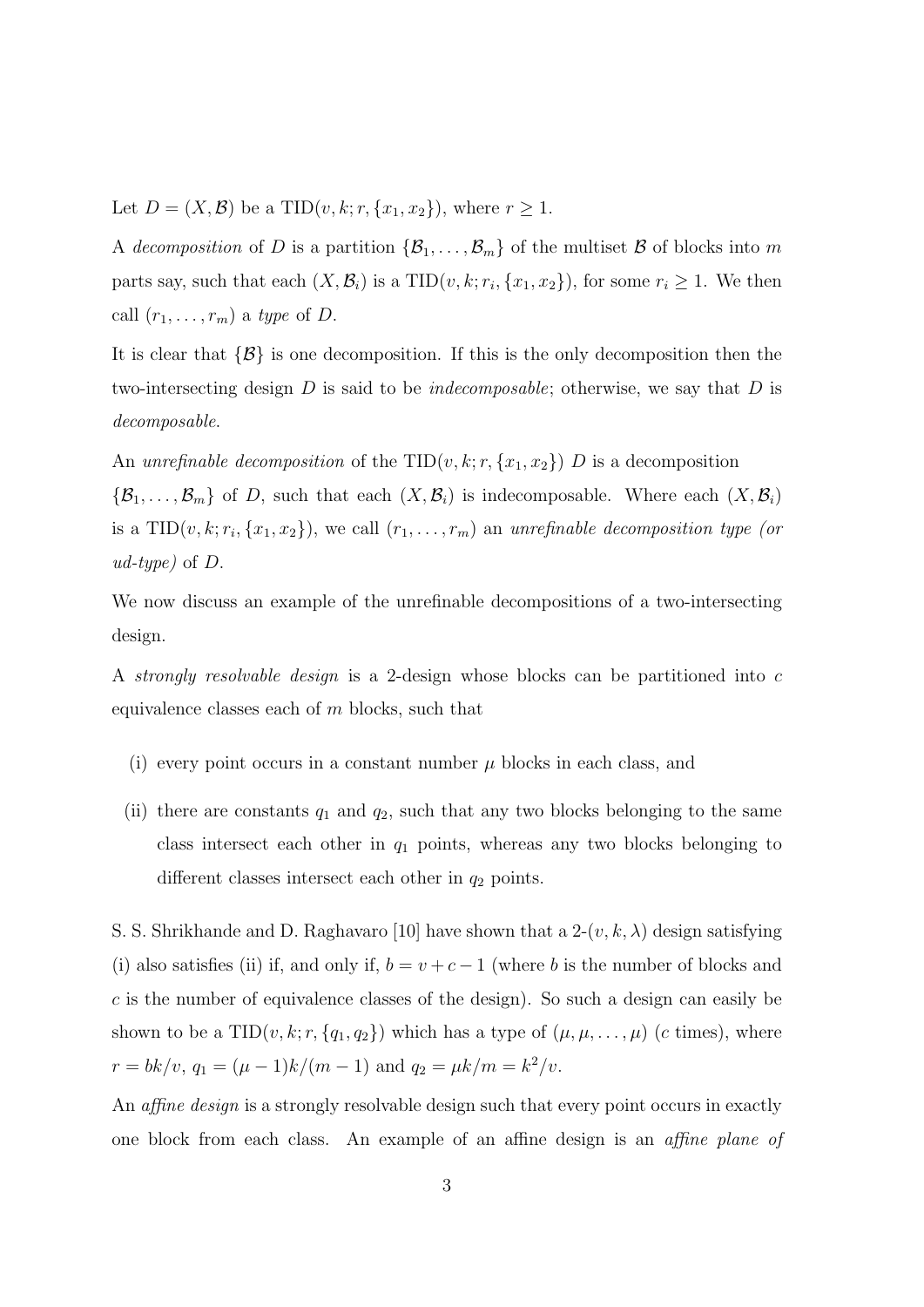order n, which is a  $2-(n^2, n, 1)$  design. It is clear that such a design is a simple  $TID(n^2, n; n+1, \{0, 1\}).$ 

A finite projective plane of order n is a  $2-(n^2 + n + 1, n + 1, 1)$  design, and thus can easily be shown to be a simple  $TID(n^2 + n + 1, n + 1; n + 1, \{x, 1\})$ , where the non-negative integer  $x \neq 1$ .

It is known that a finite projective plane of order  $n$  exists if, and only if, an affine plane of order n exists. Also, it is known that a finite projective plane of order  $n$ exists, when  $n$  is a prime power. However, the existence of one when  $n$  is not a prime power is a still a major unsolved problem.

In this paper, we show that every simple  $TID(v, k; r, \{x_1, x_2\})$  is indecomposable, when  $x_2 < k^2/v$ ,  $x_1 < x_2$  and  $r \ge 1$ , and has a unique unrefinable decomposition, when  $x_2 = k^2/v$ ,  $x_1 < x_2$  and  $r \ge 1$ . For this latter case, we give a polynomial-time algorithm to compute an unrefinable decomposition of such a two-intersecting design.

Our results show that every finite projective plane of order  $n$  is indecomposable, in particular, such designs have a unique unrefinable decomposition. Also, our results show that every strongly resolvable design with no repeated blocks has a unique unrefinable decomposition, and show that every partial linear space of order  $(s, t)$  on  $(s + 1)^2$  points has a unique unrefinable decomposition. Note that these results on the finite projective plane and on strongly resolvable designs were previously known. Uniqueness of unrefinable decomposition of strongly resolvable designs and indecomposability of finite projective planes follows from more general results of Y. J. Ionin and Shrikhande (see [6, Proposition 2.5] and [7, Theorem 5.1.15]).

The results in this paper are shown by studying graphs on two-intersecting designs, and we define these graphs in Section 4. In Section 6, we discuss our results and the methods used to obtain them.

The motivation for studying the unrefinable decompositions of two-intersecting designs comes from SOMAs and from Steiner triple systems. We discuss SOMAs in the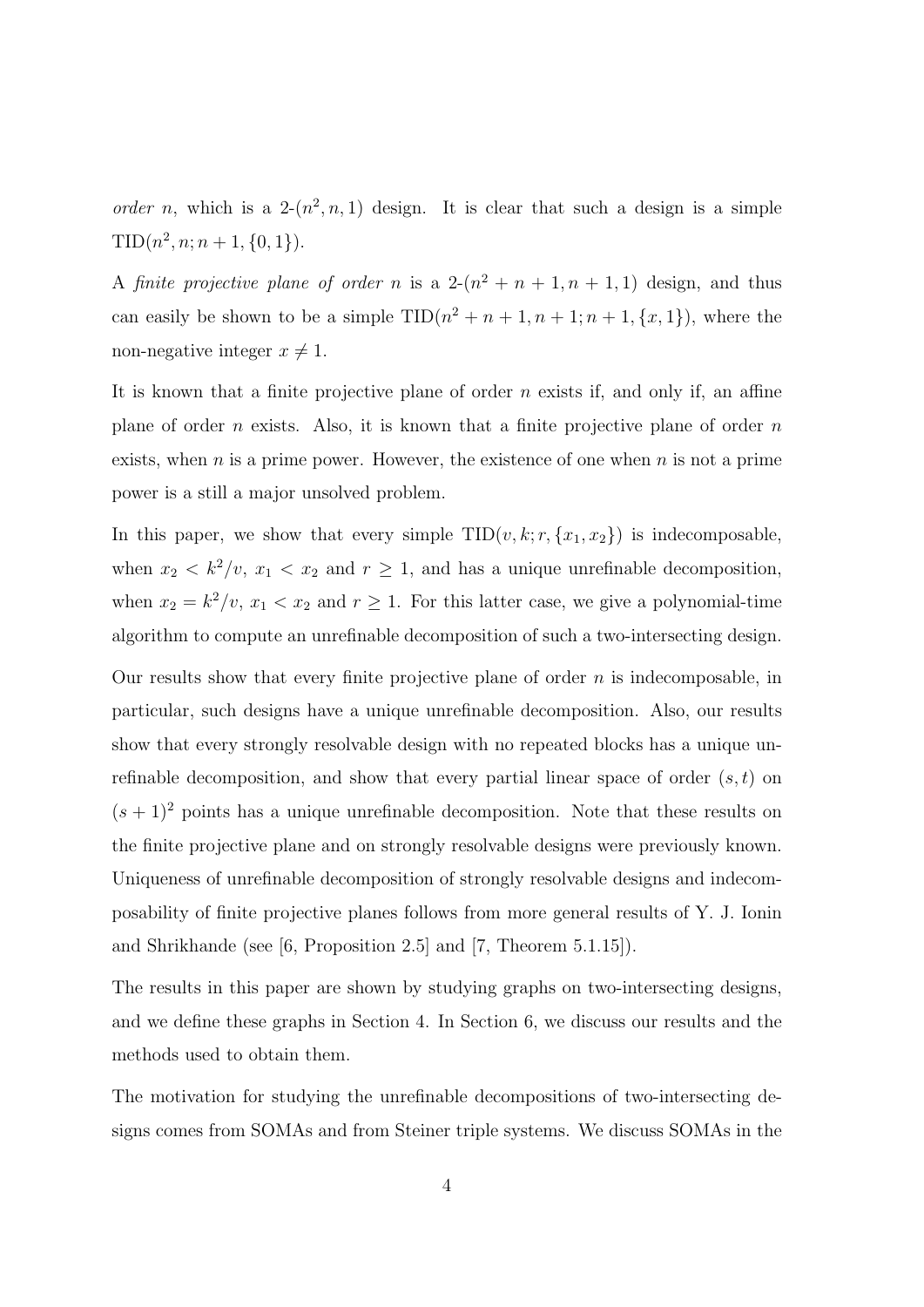following section, and Steiner triple systems in Section 3.

## 2 SOMAs

Closely related to partial linear spaces of order  $(s, t)$  are SOMAs, which we now formally define.

Let  $r \geq 0$  and  $k \geq 2$  be integers. A SOMA, or more specifically a SOMA $(r, k)$ , is an  $k \times k$  array A each of whose entries is a r-subset of a rk-set  $\Omega$  (the symbol-set), such that every symbol of  $\Omega$  occurs exactly once in each row and exactly once in each column of A, and every 2-subset of  $\Omega$  is contained in at most one entry of A.

A SOMA $(r, k)$  can be constructed by the superposition of r mutually orthogonal Latin squares (MOLS) of order  $k$  with pairwise disjoint symbol-sets. Note that not every  $SOMA(r, k)$  can be constructed in this way.

We remark that the name SOMA was introduced by N. C. K. Phillips and W. D. Wallis, in [8], as an acronym for simple orthogonal multi-array.

We now show the connection between  $SOMA(r, k)$ s and partial linear spaces of order  $(s, t).$ 

Let A be a  $SOMA(r, k)$  with symbol-set  $\Omega$ , where  $r \geq 1$ . We denote by [k] and by  $A(i, j)$  the set  $\{1, 2, \ldots, k\}$  and the  $(i, j)$ -entry of the SOMA A respectively.

For each symbol  $\alpha \in \Omega$ , we let  $B_{\alpha}$  be a subset of  $[k] \times [k]$  (Cartesian product) given by the rule that  $(i, j) \in B_\alpha$  if and only if  $\alpha \in A(i, j)$ . We then let  $\mathcal{B}_A = \{B_\alpha : \alpha \in \Omega\}$ . It is not difficult to show that the ordered pair  $D_A = ([k] \times [k], \mathcal{B}_A)$  is a simple TID( $k^2$ , k; r, {0, 1}), or equivalently a partial linear space of order  $(k-1, r-1)$  on  $(k+1)^2$  points.

We use the terms decomposition, type, indecomposable, decomposable, unrefinable decomposition and ud-type for the SOMA A to mean the corresponding term for the two-intersecting design  $D_A$ .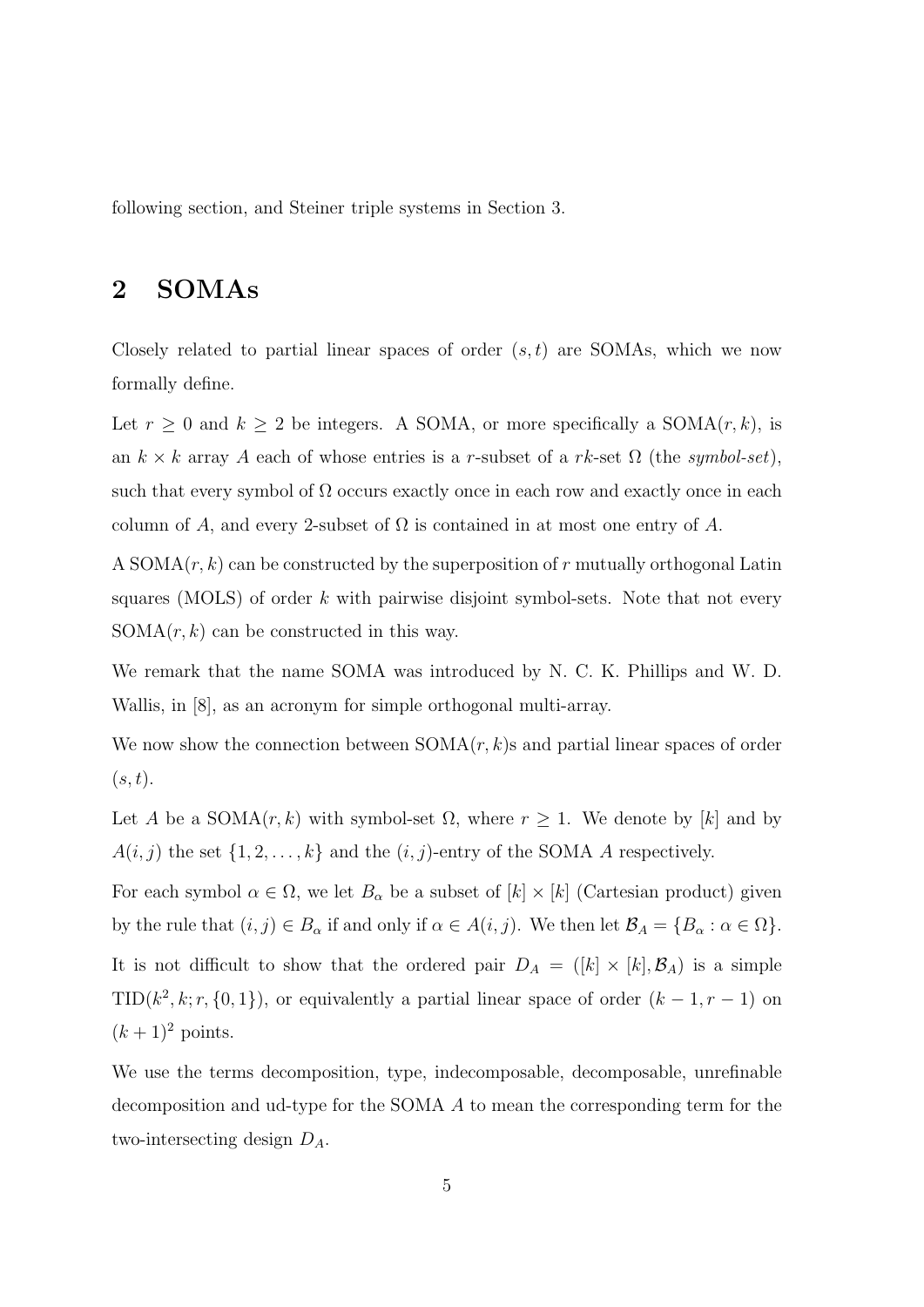It is easy to see that the SOMA $(r, k)$  A can be constructed by the superposition of r MOLS of order k exactly when the SOMA $(r, k)$  A has a type of  $(1, 1, \ldots, 1)$ .

Our interest in SOMAs comes from the fact that a  $SOMA(r, k)$  can be constructed when the existence of r MOLS of order  $k$  is impossible or unknown. BCC Problem 13.21 ([13] and [4]) asks for constructions of  $SOMA(k, n)$ s with precisely this property.

It is known that two MOLS of order 6 do not exist. In contrast, Phillips and Wallis  $[8]$  have constructed SOMA $(3,6)$ s of ud-types  $(1,2)$  and  $(3)$ , and shown that no  $SOMA(4,6)$  exists. Note that no  $SOMA(5,6)$  exists as its existence would imply the existence of a finite projective plane of order 6, which of course does not exist.

Soicher  $[11]$  has given constructions of indecomposable SOMA $(4.14)$ s, which each satisfy BCC Problem 13.21. It is known that there exists three MOLS of order 14, but not known whether there exists four such MOLS. We briefly discuss some recent developments in BCC Problem 13.21 for  $SOMA(r, 10)s$ .

Many examples of two MOLS of order 10 are known to exist, but the existence of three such MOLS is an unsolved problem. Soicher [11] has constructed SOMA(3,10)s of ud-types (1,2) and (3). Soicher, in [12], then went on to construct an indecomposable  $SOMA(4,10)$ . For the benefit of the reader, we show this  $SOMA(4,10)$  in Figure 1.

Soicher, in [11], gave partial results on when a  $SOMA(r, k)$  has a unique unrefinable decomposition. In Problem 2 of [11], Soicher then asked whether there exists a SOMA $(r, k)$ , with  $r \geq 1$ , which has more than one unrefinable decomposition. We have first answered this question in the negative, in [2], where we have given a polynomial-time algorithm to compute an unrefinable decomposition of a  $SOMA(r, k)$ . In Section 5 of this paper, not only do we generalise our answer to Soicher's problem, but we also generalise our algorithm to compute an unrefinable decomposition of a  $SOMA(r, k)$ .

For further general information on SOMAs, we direct the interested reader to web resources on SOMAs in [12], and in [1].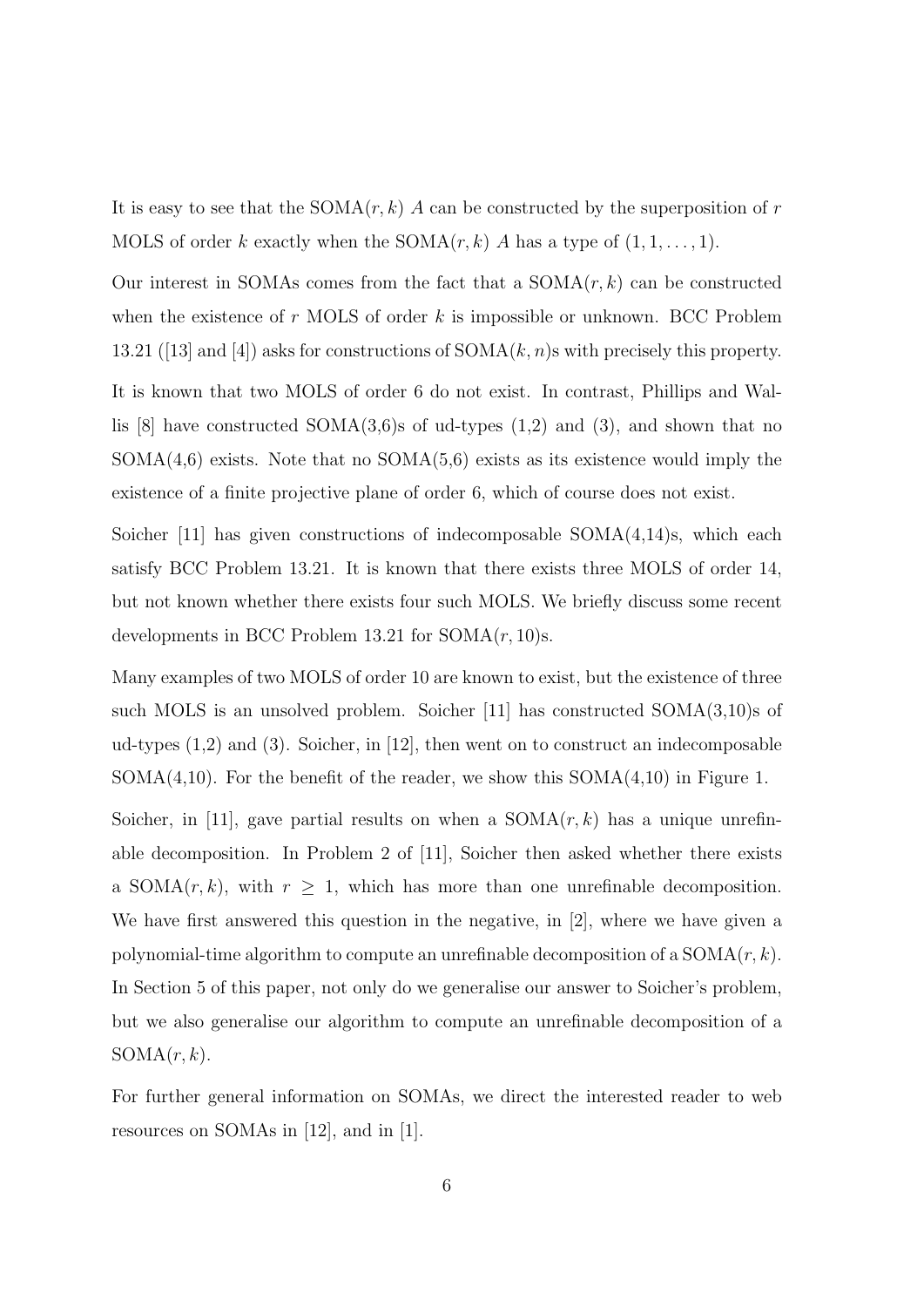| 12    | 3 2 1 | 45         | 67    | 9 2 6 | 10 28 | 11 12 | 14 15 | 16 32 | 17 18 |
|-------|-------|------------|-------|-------|-------|-------|-------|-------|-------|
| 19 20 | 22 23 | 24 37      | 8 25  | 27 39 | 29 40 | 13 30 | 31 38 | 33 34 | 35 36 |
| 17 30 | 14 18 | 9 21       | 11 16 | 16    | 12 19 | 4 23  | 23    | 57    | 8 1 5 |
| 31 32 | 26 33 | 25 28      | 35 37 | 10 24 | 22 39 | 36 40 | 13 34 | 29 38 | 20 27 |
| 10 11 | 8 2 9 | 7 15       | 12 23 | 13 17 | 14    | 2 2 1 | 16 25 | 39    | 56    |
| 36 38 | 30 34 | 22 32      | 24 28 | 20 37 | 14 35 | 33 39 | 27 40 | 18 31 | 19 26 |
| 9 1 2 | 4 1 3 | 6 31       | 5 10  | 2 2 3 | 38    | 7 1 4 | 18 28 | 17 19 | 1 1 1 |
| 15 29 | 27 38 | 34 36      | 21 30 | 25 35 | 26 37 | 16 20 | 32 39 | 24 40 | 22 33 |
| 8 3 3 | 25    | 3 16       | 1 27  | 4 1 1 | 18 20 | 69    | 7 10  | 15 23 | 13 14 |
| 35 40 | 12 36 | 19 38      | 29 31 | 28 34 | 24 25 | 22 37 | 17 26 | 30 39 | 21 32 |
| 5 25  | 6 20  | $2\,$ $11$ | 9 1 7 | 14 19 | 13 16 | 15 24 | 1 1 2 | 48    | 37    |
| 34 39 | 32 40 | 18 27      | 33 38 | 29 36 | 23 31 | 26 35 | 21 37 | 10 22 | 28 30 |
| 4 6   | 11 24 | 1 26       | 13 15 | 8 1 2 | 7 27  | 3 1 7 | 5 20  | 2 1 4 | 9 10  |
| 16 21 | 31 39 | 30 40      | 18 19 | 32 38 | 33 36 | 25 29 | 22 35 | 28 37 | 23 34 |
| 7 18  | 1 16  | 13 29      | 14 22 | 35    | 26    | 10 19 | 89    | 11 20 | 4 1 2 |
| 23 37 | 17 28 | 35 39      | 34 40 | 15 33 | 30 38 | 27 32 | 24 36 | 21 26 | 25 31 |
| 13 22 | 10 15 | 8 1 4      | 3 20  | 7 21  | 59    | 1 18  | 4 19  | 6 1 2 | 2 1 6 |
| 26 28 | 25 37 | 17 23      | 36 39 | 31 40 | 11 32 | 34 38 | 30 33 | 27 35 | 24 29 |
| 3 1 4 | 79    | 10 12      | 24    | 16 18 | 15 17 | 58    | 6 11  | 1 1 3 | 37 38 |
| 24 27 | 19 35 | 20 33      | 26 32 | 22 30 | 21 34 | 28 31 | 23 29 | 25 36 | 39 40 |

Figure 1: An indecomposable SOMA(4,10)

#### 3 Steiner triple systems

A Steiner triple system of order v, or a  $STS(v)$ , is a  $2-(v,3,1)$  block design. It is not difficult to show that such a 2-design is a simple  $TID(v, 3; r, \{0, 1\})$ , where  $r = (v - 1)/2.$ 

C. J. Colbourn and A. Rosa, in [5], used the following terms to describe the decomposability of a  $STS(v)$ : an indecomposable and a decomposable  $STS(v)$  are also known as non-separable and separable  $STS(v)$  respectively; a decomposition of an  $STS(v)$ that gives a type of  $(r_1, \ldots, r_m)$  is called an  $(r_1, \ldots, r_m)$ -separation of an  $STS(v);$ and an unrefinable decomposition of an  $STS(v)$  that gives a ud-type of  $(r_1, \ldots, r_m)$ is called an  $(r_1, \ldots, r_m)$ -atomic separation of an  $STS(v)$ . In [5], Colbourn and Rosa discuss the unrefinable decompositions of an  $STS(v)$ , when  $v \le 15$ . We remark here the number of non-isomorphic  $STS(v)$ s of order  $v = 1, 3, 7, 9, 13, 15, \ldots$  are known to be  $1,1,1,1,2,80,...$  In [5], Colbourn and Rosa mention the following:

- an  $STS(v)$  is trivially indecomposable, for every  $v \in \{1, 3, 7\}$ ;
- the STS(9) has a resolution into parallel classes, and it only has a ud-type of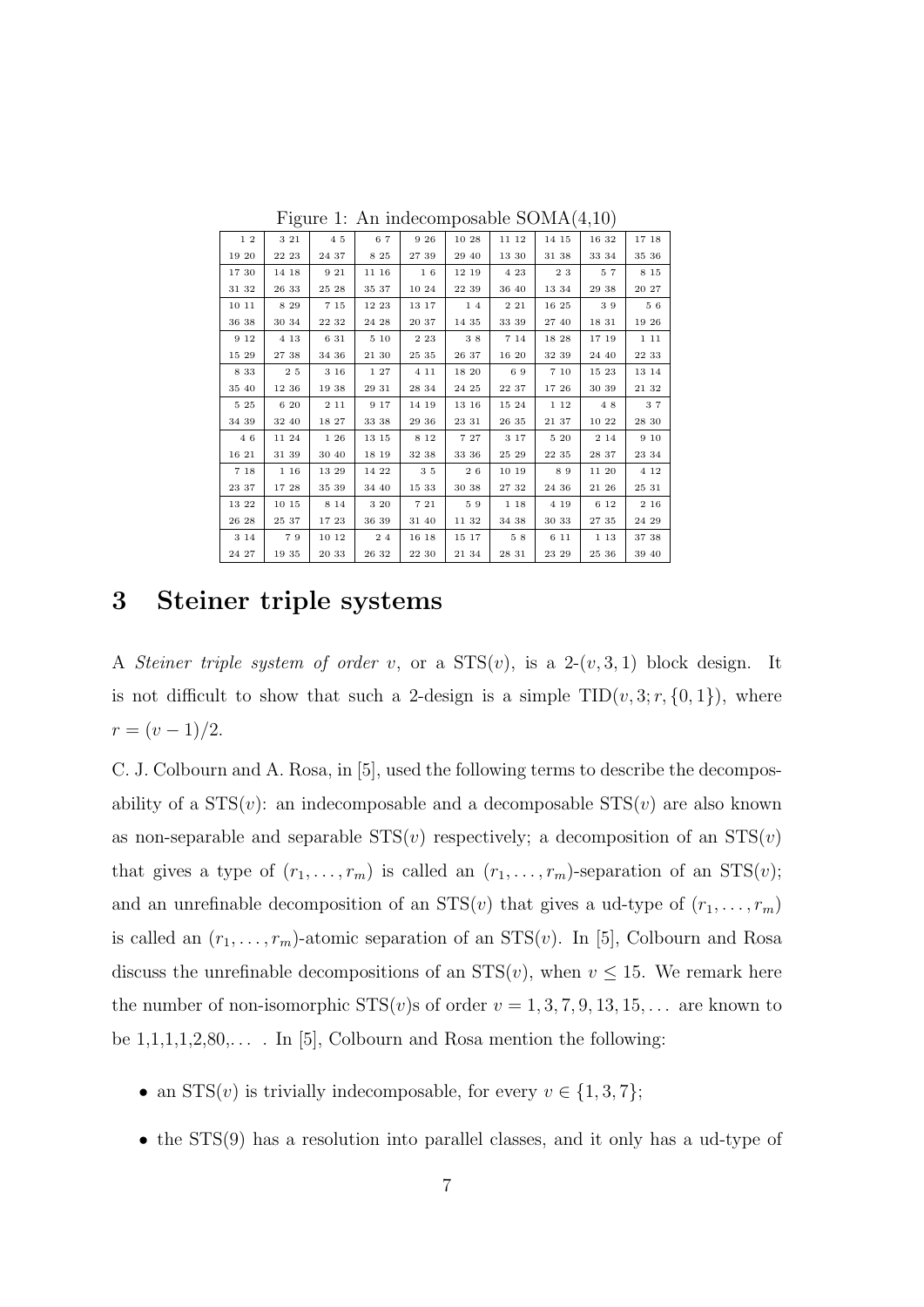$(1,1,1,1);$  and

• both  $STS(13)$ s only have a ud-type  $(3,3)$ .

Colbourn and Rosa, in [5], then used computational results to show that a STS(15) may have more than one ud-type.

#### 4 Graphs on two-intersecting designs

This section is a preliminary section to the following section, where we show the main results of this paper.

Let  $x_1 \neq x_2$  be non-negative integers. We let  $D = (X, \mathcal{B})$  be an ordered pair consisting of a finite non-empty set X of points and a finite non-empty multiset  $\beta$  of blocks, where each block is a subset of  $X$ , such that all the blocks of  $D$  have constant size, and the block intersection numbers of D are contained within the set  $\{x_1, x_2\}$ .

For all  $i = 1, 2$ , we define  $\Gamma_i^D$  to be the graph formed by taking as vertices the blocks of D, and joining two vertices of  $\Gamma_i^D$  by an edge whenever the corresponding blocks intersect in exactly  $x_i$  points. Similarly, we define  $\Gamma_{1,2}^D$  to be the graph formed by taking as vertices the blocks of D, and joining two vertices of  $\Gamma_{1,2}^D$  by an edge whenever the corresponding blocks intersect in  $x_1$  or  $x_2$  points.

If D is a quasi-symmetric design with block block intersection numbers  $x_1$  and  $x_2$ , where  $x_1 < x_2$ , then the graph  $\Gamma_1^D$  is also known as the *block graph* of D. Assuming that the block graph of a quasi-symmetric design is connected, it is known that this graph is strongly regular (see [9, Theorem 3.8]).

Let  $B \in \mathcal{B}$  be a block. For all  $i = 1, 2$ , we let  $\Gamma_i^D(B)$  be the set of blocks adjacent to the block B in the graph  $\Gamma_i^D$ , and we let  $\gamma_i^D(B)$  be the cardinality of the set  $\Gamma_i^D(B)$ .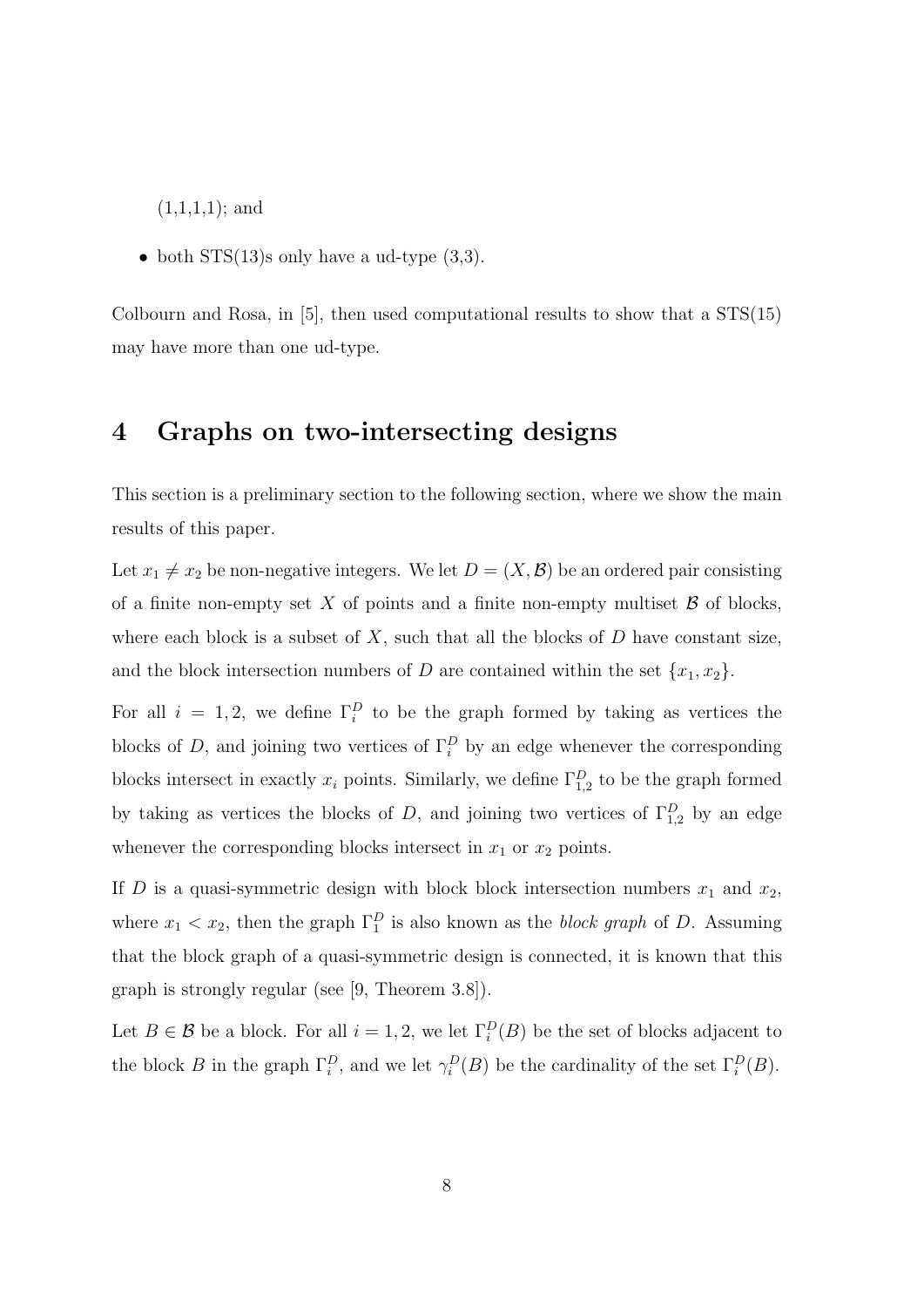### 5 The structure of simple two-intersecting designs

Let  $D = (X, \mathcal{B})$  be a simple TID $(v, k; r, \{x_1, x_2\})$  with  $r \geq 1$ . Again, we let b be the number of blocks of D.

**Lemma 5.1.** The graph  $\Gamma_1^D$  is regular of degree

$$
\frac{r(k^2 - vx_2)}{k(x_1 - x_2)} + \frac{(x_2 - k)}{(x_1 - x_2)}.
$$

*Proof.* We let  $B \in \mathcal{B}$  be a block. Since the two-intersecting design D is simple, we have that

$$
\gamma_1^D(B) + \gamma_2^D(B) = b - 1.
$$
 (1)

We count all blocks other than the block  $B$  (with multiplicity) that intersect this block B in a point, and so it follows that

$$
\gamma_1^D(B)x_1 + \gamma_2^D(B)x_2 = (r-1)k.
$$

Consequently by Equation 1, we have that

$$
\gamma_1^D(B)(x_1 - x_2) + (b - 1)x_2 = (r - 1)k. \tag{2}
$$

Counting the point-block incidence pairs of D gives that  $bk = vr$ , and so  $b = vr/k$ . By Equation 2, it follows that

$$
\gamma_1^D(B)(x_1 - x_2)k + (vr - k)x_2 = (r - 1)k^2.
$$

Hence

$$
\gamma_1^D(B) = \frac{r(k^2 - vx_2)}{k(x_1 - x_2)} + \frac{(x_2 - k)}{(x_1 - x_2)}.
$$

The result now follows.

In this lemma, if  $x_2 = k^2/v$  then  $x_1 < x_2$ , since  $x_2 \leq k$ ,  $x_1 \neq x_2$  and as the graph  $\Gamma_1^D$ is regular of non-negative degree. Also in this lemma, if  $x_2 > k^2/v$  then  $x_1 < x_2$ , since

 $\overline{\phantom{a}}$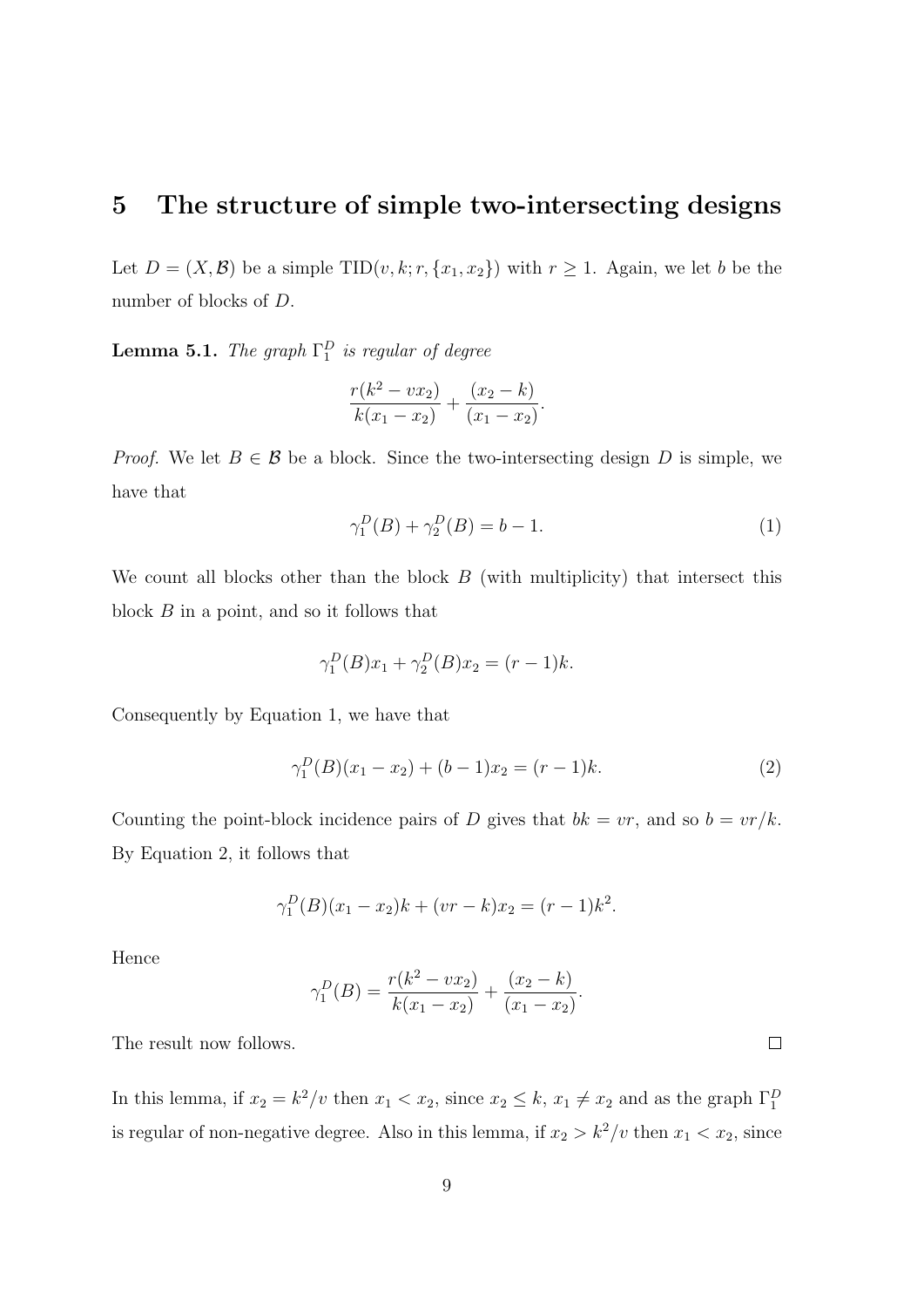the inequalities  $x_2 > k^2/v$  and  $x_1 > x_2$  would imply that the graph  $\Gamma_1^D$  is regular of negative degree.

This lemma directly gives the following corollary.

**Corollary 5.2.** Let  $D' = (X, \mathcal{B}')$  be a simple  $TID(v, k; r', \{x_1, x_2\})$ , for some  $r' \geq 1$ , where  $\mathcal{B}' \subseteq \mathcal{B}$ . In addition, suppose that  $x_2 = k^2/v$ . Then, the sets  $\Gamma_1^D(B)$  and  $\Gamma_1^{D'}(B)$ are equal, for every block  $B \in \mathcal{B}'$ .

We now come to the following theorem.

**Theorem 5.3.** Let  $x_1 \neq x_2$  be non-negative integers. We let  $D = (X, \mathcal{B})$  be an ordered pair that consists of a v-set  $X$  of points and a non-empty set  $B$  of blocks, where each block is a  $k$ -subset of  $X$ , such that any two distinct blocks intersect in precisely  $x_1$  or  $x_2$  points, and  $x_2 = k^2/v$ . Then D is a TID $(v, k; r, \{x_1, x_2\})$  (for some  $r \ge 1$ ) if, and only if, the graph  $\Gamma_1^D$  is regular of degree  $\frac{x_2-k}{x_1-x_2}$ .

Proof. For convenience, we let

$$
c = \frac{x_2 - k}{x_1 - x_2}.\tag{3}
$$

Suppose that D is a simple TID $(v, k; r, \{x_1, x_2\})$ , for some  $r \geq 1$ . Then by Lemma 5.1, we have that the graph  $\Gamma_1^D$  is regular of degree c.

On the other hand, suppose that the ordered pair D is such that the graph  $\Gamma_1^D$  is regular of degree c.

For each point  $p \in X$ , we let  $r_p$  be the number of blocks that contain the point p. Note that  $r_p$  may be zero, for some point  $p \in X$ .

By counting the point-block incidence pairs of  $D$ , it follows that

$$
\sum_{p \in X} r_p = bk,\tag{4}
$$

where we recall that b is the cardinality of the set  $\beta$  of blocks.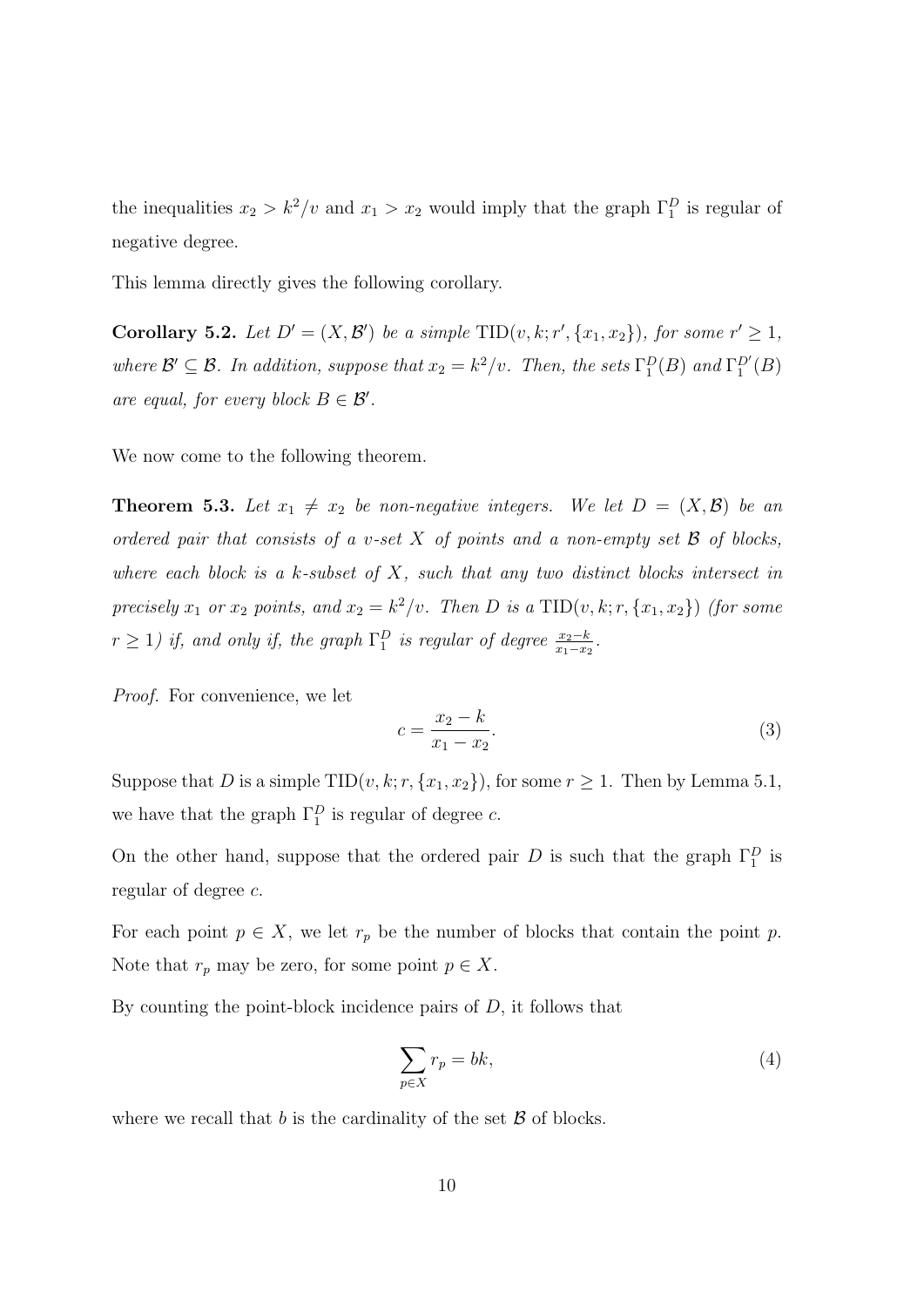We have that any two distinct blocks of the ordered pair  $D$  intersect in exactly  $x_1$  or  $x_2$  points. So each point  $p \in X$  corresponds to exactly  $\binom{r_p}{2}$  $\binom{r_p}{2}$  edges of the graph  $\Gamma_{1,2}^D$ . Our supposition is that the graph  $\Gamma_1^D$  is regular of degree c on b vertices, and hence the graph  $\Gamma_2^D$  is regular of degree  $b-1-c$ . Consequently by counting the number of points given by the graph  $\Gamma_{1,2}^D$  (with multiplicity), we have that

$$
\sum_{p \in X} \binom{r_p}{2} = \frac{bcx_1}{2} + \frac{b(b-1-c)x_2}{2}.
$$

Into this equation, we substitute Equations 3 and 4, and the equation that  $x_2 = k^2/v$ . We expand and simplify the resulting equation, and so we can show that

$$
\sum_{p \in X} r_p^2 = \frac{b^2 k^2}{v}.
$$
\n(5)

By Equations 4 and 5, we can easily observe that

$$
\sum_{p \in X} \left( r_p - \frac{bk}{v} \right)^2 = 0.
$$

Thus  $r_p = bk/v$ , for every point  $p \in X$ .

Hence, the ordered pair D is a TID $(v, k; r, \{x_1, x_2\})$ , where  $r = bk/v \ge 1$ .

The result now follows.

 $\Box$ 

This theorem leads to the following main result.

**Theorem 5.4.** Let  $D = (X, \mathcal{B})$  be a simple  $TID(v, k; r, \{x_1, x_2\})$  with  $r \geq 1$ , such that  $x_2 = k^2/v$  (and so  $x_1 < x_2$ ). We let  $\{\mathcal{B}_1, \ldots, \mathcal{B}_m\}$  be a partition of the set  $\mathcal B$  of blocks into m parts say, such that each part  $\mathcal{B}_i$  is the set of vertices for a connected component of the graph  $\Gamma_1^D$ . Then  $\{\mathcal{B}_1,\ldots,\mathcal{B}_m\}$  is a unique unrefinable decomposition of D.

*Proof.* Lemma 5.1 shows that the graph  $\Gamma_1^D$  is regular of degree  $\frac{x_2-k}{x_1-x_2}$ . Thus by Theorem 5.3, we have that each  $D_i = (X, \mathcal{B}_i)$  is a  $TID(v, k; r_i, \{x_1, x_2\})$ , for some  $r_i \geq 1$ . Hence  $\{\mathcal{B}_1, \ldots, \mathcal{B}_m\}$  is a decomposition of D.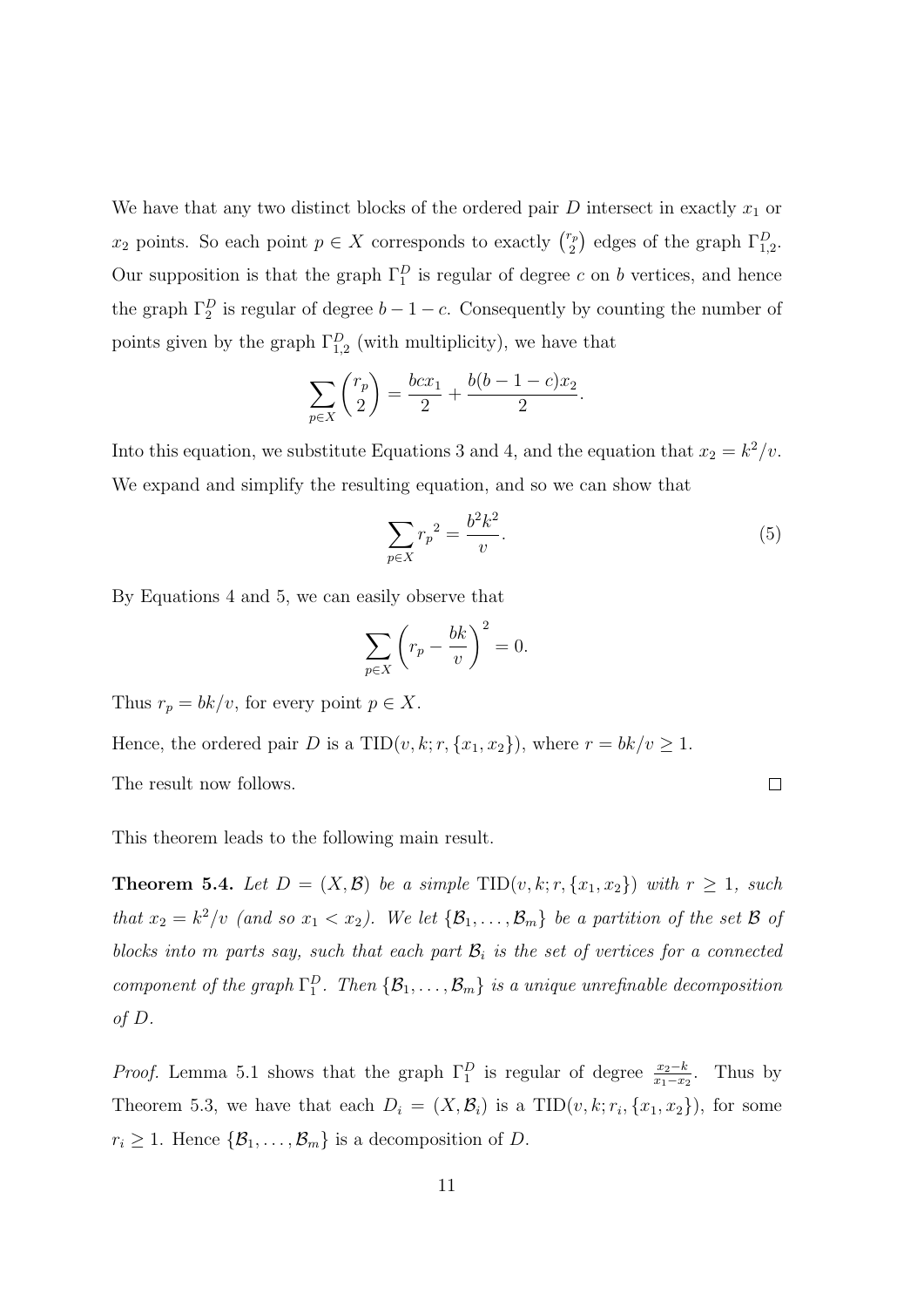Let  $D' = (X, \mathcal{B}')$  be a simple TID $(v, k; r', \{x_1, x_2\})$ , for some  $r' \geq 1$ , such that  $\mathcal{B}' \subseteq \mathcal{B}$ . Since  $\{\mathcal{B}_1,\ldots,\mathcal{B}_m\}$  is a partition of the set  $\mathcal B$  of blocks, there exists a part  $\mathcal B_j$  say, which is not disjoint from the set  $\mathcal{B}'$ .

Consider the graphs  $\Gamma_1^D$  and  $\Gamma_1^{D'}$ . Corollary 5.2 shows that the sets  $\Gamma_1^{D'}(B)$  and  $\Gamma_1^D(B)$ are equal, for every block  $B \in \mathcal{B}'$ . Thus, if a block  $B \in \mathcal{B}' \cap \mathcal{B}_j$  then  $\Gamma_1^D(B) \subseteq \mathcal{B}' \cap \mathcal{B}_j$ . Therefore by induction on the length of paths in the graph  $\Gamma_1^D$ , we can show that  $\mathcal{B}_j$ is a subset of  $\mathcal{B}'$ . Hence, if the sets  $\mathcal{B}'$  and  $\mathcal{B}_j$  of blocks are not disjoint, for some  $j = 1, \ldots, m$ , then  $\mathcal{B}_j \subseteq \mathcal{B}'$ .

By the arguments above, it follows that each  $TID(v, k; r_i, \{x_1, x_2\})$   $D_i = (X, \mathcal{B}_i)$ is indecomposable. Furthermore, it follows that if the  $TID(v, k; r', \{x_1, x_2\})$  D' is indecomposable then  $\mathcal{B}' = \mathcal{B}_j$ , for some  $j = 1, \ldots, m$ .

Hence  $\{\mathcal{B}_1, \ldots, \mathcal{B}_m\}$  is a unique unrefinable decomposition of D as required.  $\Box$ 

This theorem clearly answers a problem of Soicher's on the unrefinable decompositions of SOMAs ([11, Problem 2]) in the negative. Also, this theorem shows directly that every strongly resolvable design with no repeated blocks has a unique unrefinable decomposition, and shows that every partial linear space of order  $(s, t)$  on  $(s + 1)^2$ points has a unique unrefinable decomposition.

Note that this theorem gives a polynomial-time algorithm for determining a unrefinable decomposition of the TID $(v, k; r, \{x_1, x_2\})$  D, since we are computing all the connected components of the graph  $\Gamma_1^D$ .

We come to another main result of this paper.

**Theorem 5.5.** Every simple  $TID(v, k; r, \{x_1, x_2\})$  is indecomposable, when  $x_2 < k^2/v, x_1 < x_2 \text{ and } r \geq 1.$ 

*Proof.* Let  $D = (X, \mathcal{B})$  be a simple TID $(v, k; r, \{x_1, x_2\})$  with  $r \geq 1$ , where  $x_2 < k^2/v$ and  $x_1 < x_2$ .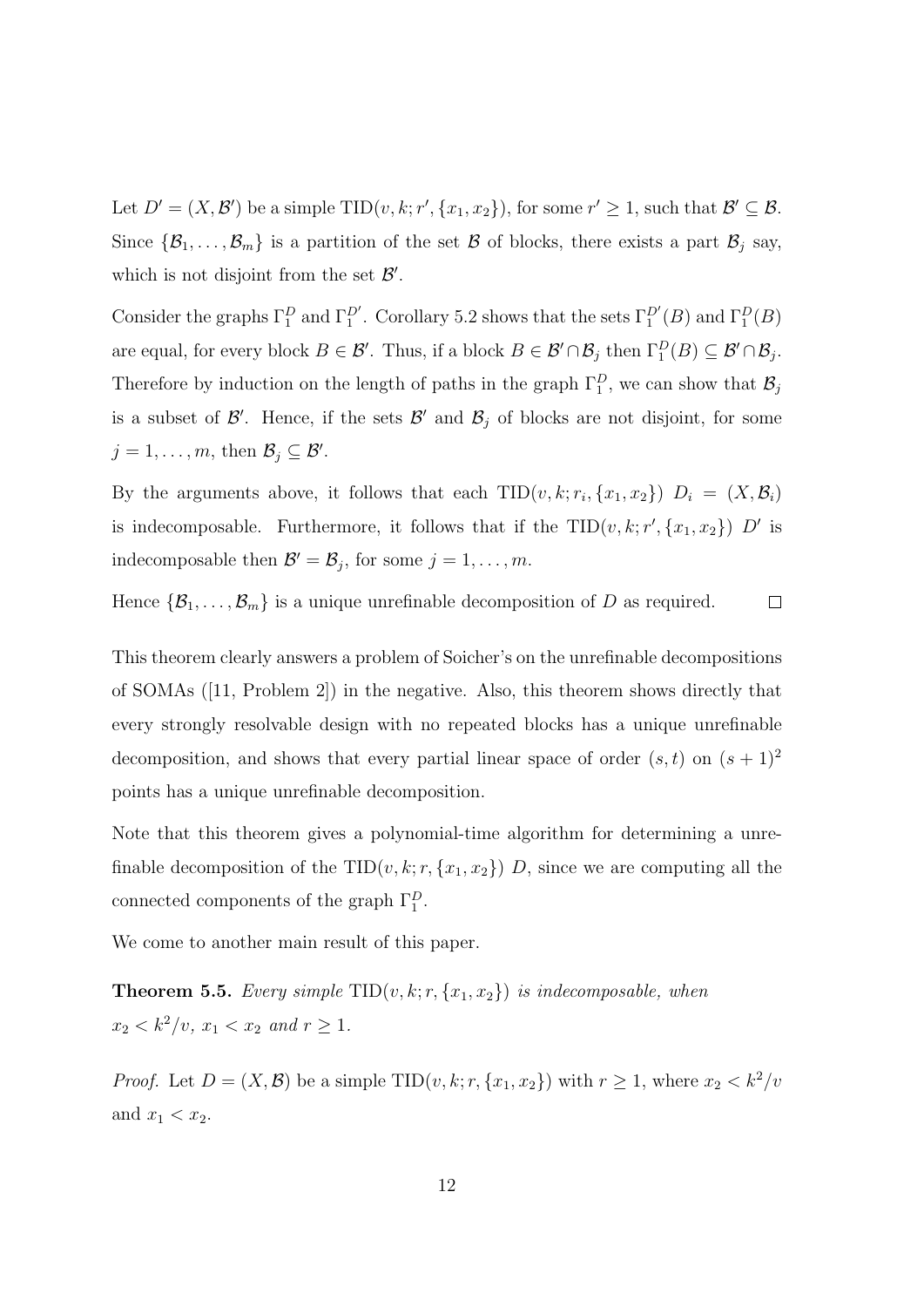For a proof by contradiction, suppose that  $\{\mathcal{B}_1, \mathcal{B}_2\}$  is a decomposition of D. Then, we have that  $D_1 = (X, \mathcal{B}_1)$  is a TID $(v, k; r_1, \{x_1, x_2\})$ , for some  $r_1$  such that  $r > r_1 \ge 1$ . Consider the graphs  $\Gamma_1^D$  and  $\Gamma_1^{D_1}$ . Since  $\mathcal{B}_1 \subseteq \mathcal{B}$ , it follows that

$$
0 \le \gamma_1^{D_1}(B) \le \gamma_1^D(B),\tag{6}
$$

for each block  $B \in \mathcal{B}_1$ .

By Lemma 5.1, we have that

$$
\gamma_1^{D_1}(B) = \frac{r_1(k^2 - \nu x_2)}{k(x_1 - x_2)} + \frac{x_2 - k}{x_1 - x_2} \tag{7}
$$

and

$$
\gamma_1^D(B) = \frac{r(k^2 - vx_2)}{k(x_1 - x_2)} + \frac{x_2 - k}{x_1 - x_2},\tag{8}
$$

for each block  $B \in \mathcal{B}_1$ .

It is clear that our supposition gives that

$$
\frac{k^2 - vx_2}{x_1 - x_2} < 0 \quad \text{and} \quad \frac{x_2 - k}{x_1 - x_2} \ge 0,
$$

as  $k \geq x_2$ . We recall that  $r > r_1 \geq 1$ . Consequently by Equations 7 and 8, we have that

$$
\gamma_1^{D_1}(B) > \gamma_1^D(B),
$$

for every block  $B \in \mathcal{B}_1$ , which clearly contradicts Equation 6.

Thus  $\{\mathcal{B}\}\$ is a unique decomposition of D. Hence D is indecomposable.

The result now follows.

Note here that this theorem shows that every finite projective plane of order  $n$  is indecomposable, in particular, such designs have a unique unrefinable decomposition. Again, we let D be a simple  $TID(v, k; r, \{x_1, x_2\})$  with  $r \geq 1$ . A trivial sufficient condition for D to have a unique unrefinable decomposition is that  $r = 1$ . In contrast, the following corollary shows a non-trivial sufficient condition for  $D$  to have a unique unrefinable decomposition, and this corollary follows directly from Theorems 5.3 and 5.4.

 $\Box$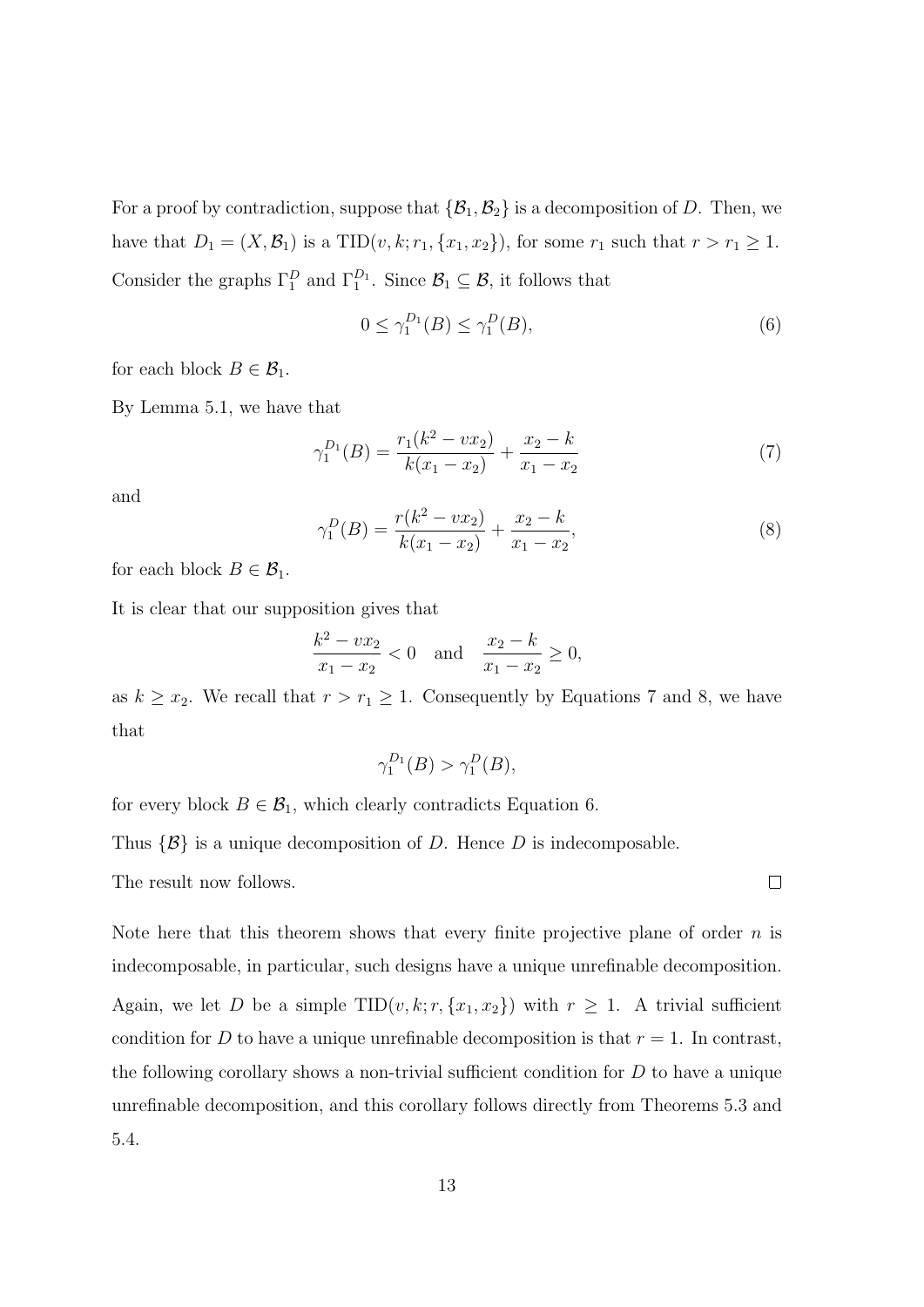Corollary 5.6. Every simple  $TID(v, k; r, \{x_1, x_2\})$  has a unique unrefinable decomposition, when  $x_2 \leq k^2/v$ ,  $x_1 < x_2$  and  $r \geq 1$ .

We conclude this section with the following theorem.

**Theorem 5.7.** Let  $D = (X, \mathcal{B})$  be a simple  $TID(v, k; r, \{x_1, x_2\})$  with  $r \geq 1$ , such that  $x_2 > k^2/v$  (and so  $x_1 < x_2$ ). Then the graph  $\Gamma_1^D$  is connected.

*Proof.* First, we consider the degree of each vertex of the graph  $\Gamma_1^D$ .

Lemma 5.1 shows that the graph  $\Gamma_1^D$  is regular of degree c, where

$$
c = \frac{r(k^2 - vx_2)}{k(x_1 - x_2)} + \frac{x_2 - k}{x_1 - x_2}.
$$

Into this equation, we substitute the equation  $r = bk/v$ , where b is the cardinality of the set  $\beta$  of blocks. Therefore

$$
c = \frac{b(k^2 - vx_2)}{v(x_1 - x_2)} + \frac{x_2 - k}{x_1 - x_2} \tag{9}
$$

We let  $D' = (X, \mathcal{B}')$  be an ordered pair, where  $\mathcal{B}'$  is the set of vertices for a connected component of the graph  $\Gamma_1^D$ . Let b' be the cardinality of the set  $\mathcal{B}'$ . So each block contained within  $\mathcal{B}'$  is a k-subset of X, and any two distinct blocks of  $\mathcal{B}'$  intersect in precisely  $x_1$  or  $x_2$  points.

For each point  $p \in X$ , we let  $r_p$  be the number of blocks of D' that each contain the point p. Note that each integer  $r_p$  may be zero.

By counting the point-block incidence pairs of  $D'$ , we have that

$$
\sum_{p \in X} r_p = b' k. \tag{10}
$$

We count the number of points given by the graph  $\Gamma_{1,2}^{D'}$  (with multiplicity). Thus

$$
\sum_{p \in X} \binom{r_p}{2} = \frac{b'cx_1}{2} + \frac{b'(b'-1-c)x_2}{2}.
$$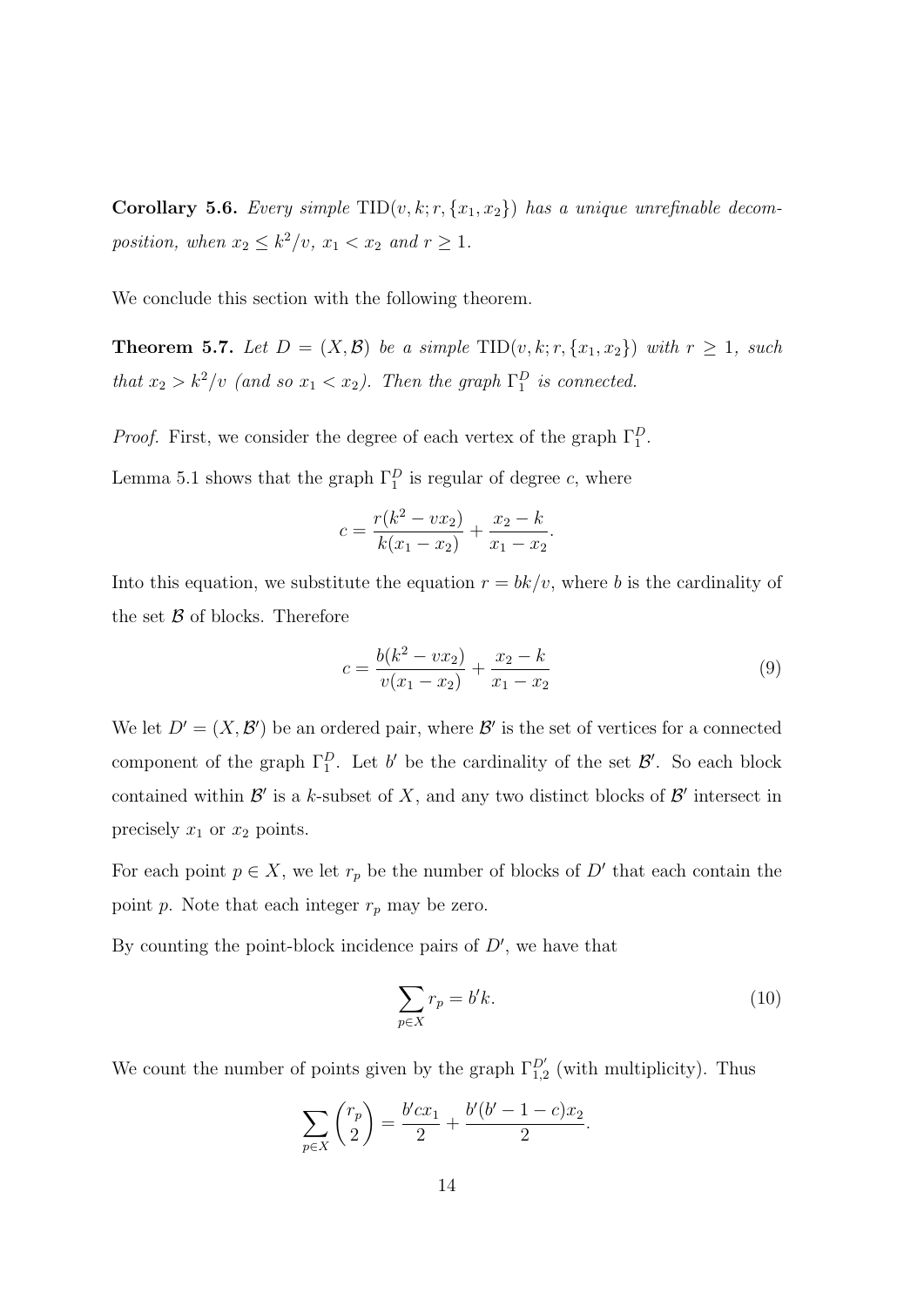Therefore by Equation 9, we can show that

$$
\sum_{p \in X} r_p^2 - \sum_{p \in X} r_p = b' \left( \frac{b(k^2 - vx_2)}{v} + (b'x_2 - k) \right).
$$

Consequently by Equation 10, it follows that

$$
\sum_{p \in X} r_p^2 = \frac{b'(k^2 - vx_2)b}{v} + b'^2 x_2.
$$
 (11)

Finally, we use this equation together with the following easily observed inequality that

$$
\sum_{p \in X} \left( r_p - \frac{b'k}{v} \right)^2 \ge 0 \tag{12}
$$

to deduce that the graph  $\Gamma_1^{D'}$  is connected.

We expand and simplify Equation 12. Consequently as  $X$  is a v-set of points, and by Equation 10, we can show that

$$
\sum_{p \in X} r_p^2 - \frac{b'^2 k^2}{v} \ge 0.
$$

Into this inequality, we substitute Equation 11. We factorise the resulting equation, and thus

$$
b'(b'-b)\left(x_2-\frac{k^2}{v}\right)\geq 0.\tag{13}
$$

It is clear that  $b' > 0$ ,  $b' - b \leq 0$  and  $\left(x_2 - \frac{k^2}{n}\right)$  $\left(\frac{k^2}{v}\right) > 0$ , since  $b \ge b' \ge 1$  and as  $x_2 > k^2/v$ . Therefore by equation 13, we have that

$$
b'(b'-b)\left(x_2-\frac{k^2}{v}\right)=0,
$$

which gives that  $b'-b=0$ . So the sets  $\mathcal{B}'$  and  $\mathcal{B}$  of blocks are equal.

Hence, the graph  $\Gamma_1^D$  is connected as required.

 $\Box$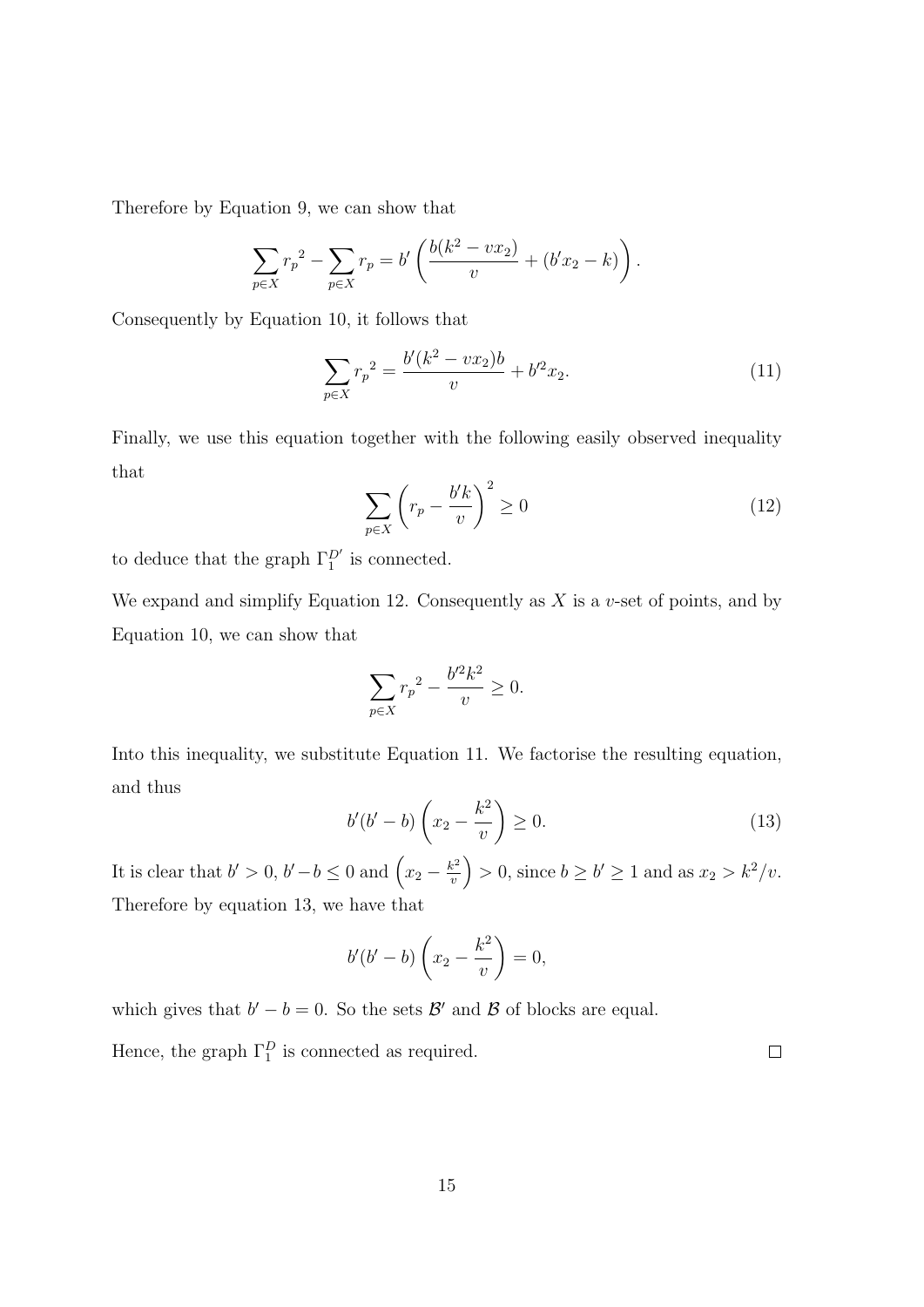### 6 Outcomes and discussion

In the previous section, we have shown that every simple  $TID(v, k; r, \{x_1, x_2\})$  is indecomposable, when  $x_2 < k^2/v$ ,  $x_1 < x_2$  and  $r \ge 1$ , and has a unique decomposition, when  $x_2 = k^2/v$ ,  $x_1 < x_2$  and  $r \ge 1$ . So every simple TID $(v, k; r, \{x_1, x_2\})$  has a unique unrefinable decomposition, when  $x_2 \leq k^2/v$ ,  $x_1 < x_2$  and  $r \geq 1$ .

We now discuss the unrefinable decompositions of simple  $TID(v, k; r, \{x_1, x_2\})$ s, with  $r \ge 1$ , where  $x_2 > k^2/v$  (and so  $x_1 < x_2$ ).

We can easily see that a regular graph of degree  $r$  on  $v$  vertices is essentially the same thing as a simple TID( $v$ , 2;  $r$ , {0, 1}). So the complete graph  $\mathbf{K}_5$  on 5 vertices and the 3-prism, which is shown in Figure 2, are a  $TID(5,2; 4, {0,1})$  and a  $TID(6,2; 3, {0,1})$ respectively.





It is easy to see that each unrefinable decomposition of  $K_5$  consists of two edgedisjoint 5-cycles. Note that although the graph  $K_5$  has more than one unrefinable decomposition it has a unique ud-type of (2,2).

Two unrefinable decompositions of the 3-prism are shown in Figure 3. A ud-type of  $(1,2)$  and of  $(1,1,1)$  of the 3-prism arises from the unrefinable decompositions shown in Figure 3(a) and Figure 3(b) respectively.

In the previous section, we have shown that every simple  $TID(v, k; r, \{x_1, x_2\})$  has a unique unrefinable decomposition, when  $x_2 \leq k^2/v$ ,  $x_1 < x_2$  and  $r \geq 1$ . We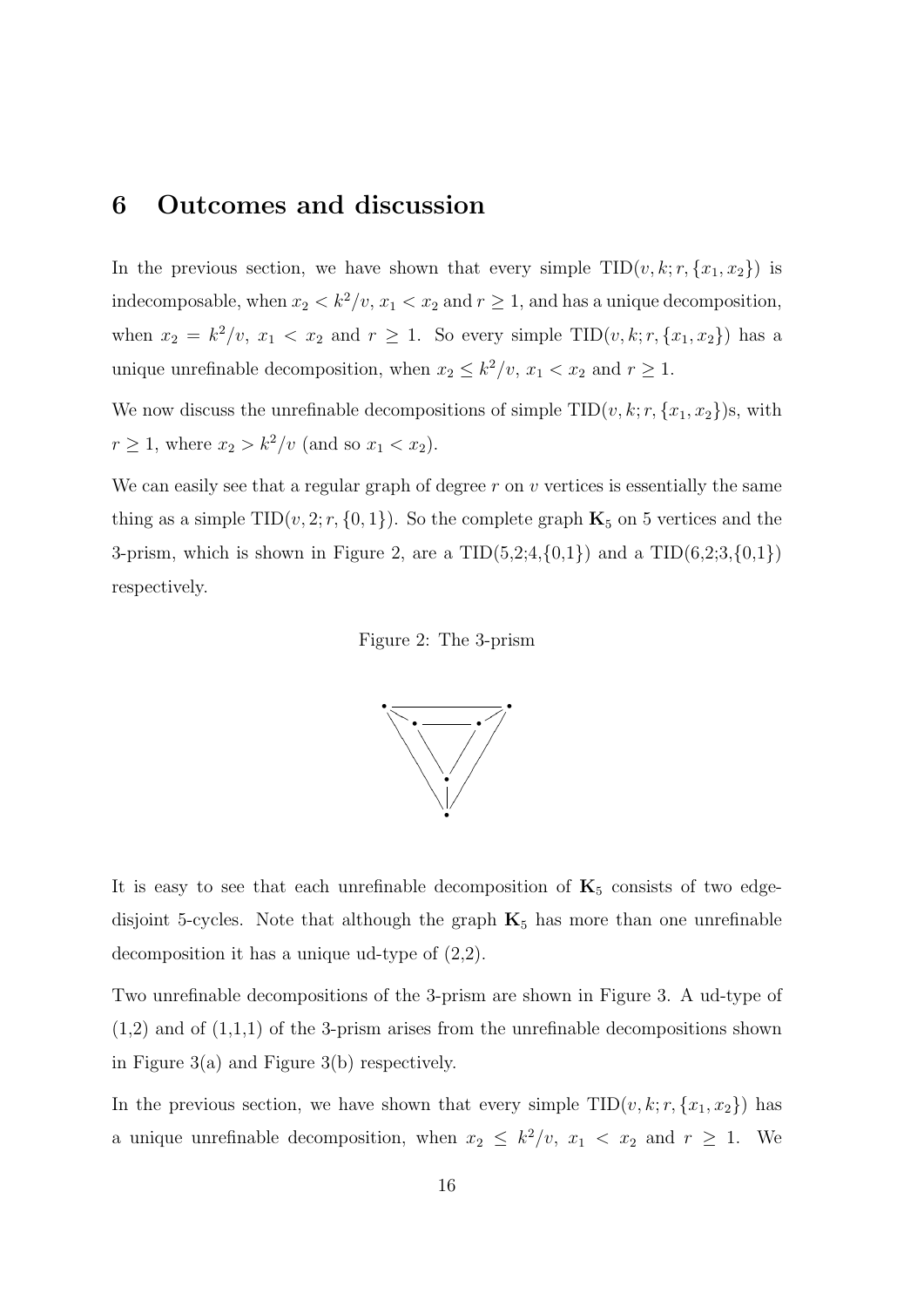

Figure 3: Two unrefinable decompositions of the 3-prism

now let D be a simple TID(v, k; r, {x<sub>1</sub>, x<sub>2</sub>}) with  $r \ge 1$ , where  $x_2 > k^2/v$  (and so  $x_1 < x_2$ ). The examples discussed above give that D may have more than one unrefinable decomposition, in which case, these unrefinable decomposition may give different ud-types. Consequently, we come to the following problem:

**Problem 1.** Again, we let D be a simple  $TID(v, k; r, \{x_1, x_2\})$  with  $r \geq 1$ , where  $x_2 > k^2/v$  (and so  $x_1 < x_2$ ). What are the sufficient conditions for D to have a unique unrefinable decomposition? More generally, what are the sufficient conditions for D to have a unique ud-type?

Many solutions to this problem are known for regular graphs: For example, a regular graph on  $v$  vertices that is a cycle has a unique unrefinable decomposition, and a regular bipartite graph has a unique ud-type. On the subject of two-intersecting designs which have a unique ud-type, Colbourn and Rosa [5] mention that both  $STS(13)$ s only have a ud-type of  $(3,3)$ .

We end this section by discussing the techniques used in the previous section to compute an unrefinable decomposition of a two-intersecting design.

Let  $D = (X, \mathcal{B})$  be a simple TID $(v, k; r, \{x_1, x_2\})$  with  $r \geq 1$ . Theorem 5.4 gives a method for determining an unrefinable decomposition of D, when  $x_2 = k^2/v$  and  $x_1 < x_2$ . In contrast, Theorem 5.7 shows that this same method always gives the decomposition  $\{\mathcal{B}\}\$  of D, when  $x_2 > k^2/v$  and  $x_1 < x_2$ . We recall that the proof of Theorem 5.5 uses the degree of each vertex of the graph  $\Gamma_1^D$  to deduce that D is indecomposable, when  $x_2 < k^2/v$  and  $x_1 < x_2$ . It is an easy exercise to show that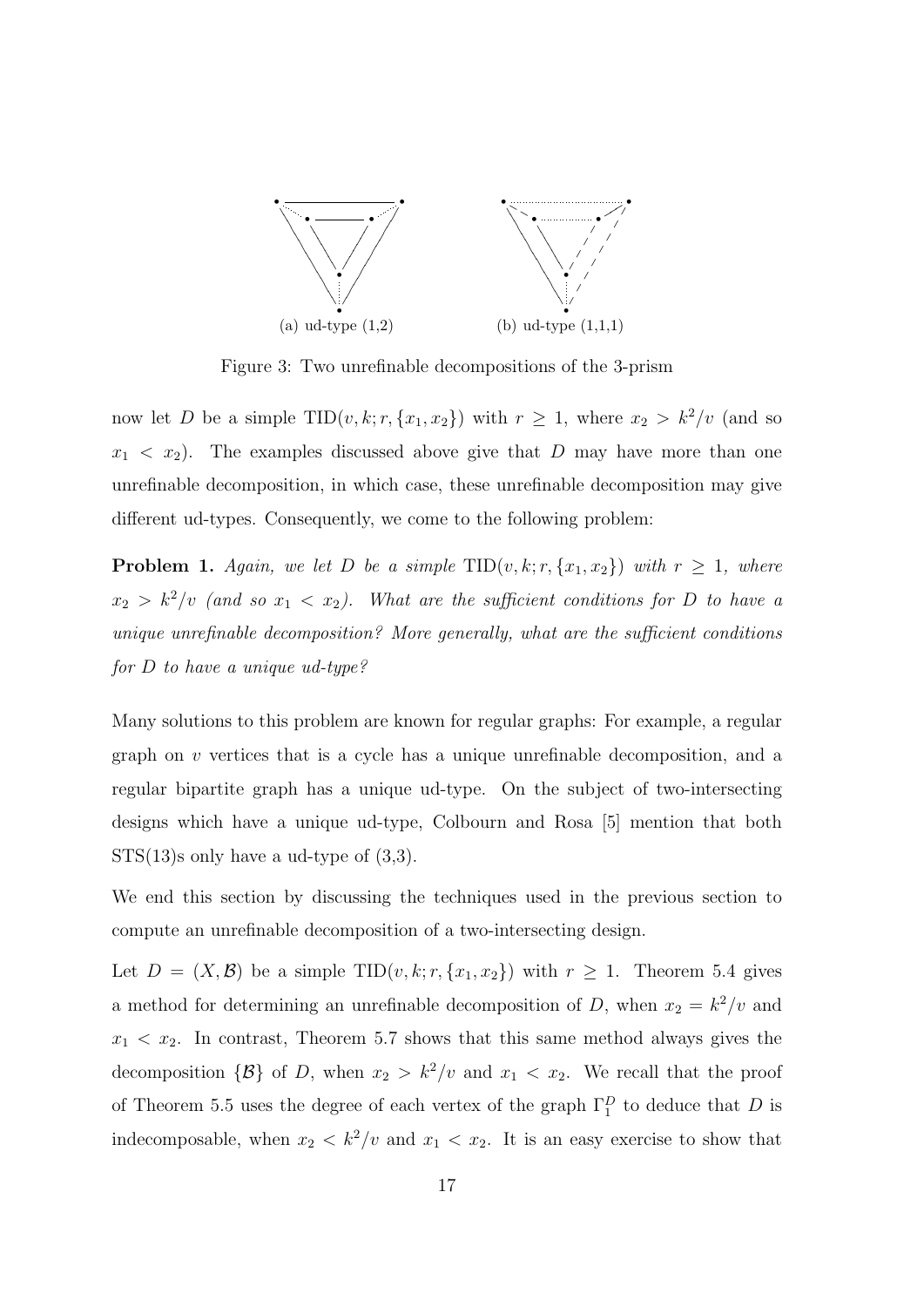this method does not give an unrefinable decomposition of D, when  $x_2 > k^2/v$  and  $x_1 < x_2$ . In conclusion, we are unable to use the techniques developed in this paper to compute an unrefinable decomposition of D, when  $x_2 > k^2/v$  and  $x_1 < x_2$ . This leads naturally to the following problem:

Problem 2. Is there an efficient method to compute an unrefinable decomposition of a simple  $\text{TID}(v, k; r, \{x_1, x_2\})$  with  $r \geq 1$ , when  $x_2 > k^2/v$  (and so  $x_1 < x_2$ )?

Acknowledgements. The results in this paper generalise some results from my PhD thesis. I would like to thank my thesis supervisor Leonard H. Soicher for the many discussions on SOMAs and on related topics. I am grateful to the EPSRC for their financial support during my PhD. A thanks also to Peter J. Cameron for suggesting the name of two-intersecting designs, and Bill Jackson for providing an example of a two-intersecting design which has more than one ud-type (i.e. the 3-prism). In addition, I would like to thank the referees for providing constructive comments and help in improving the paper.

### References

- [1] John Arhin, Further SOMA Update, http://www.maths.qmul.ac.uk/~arhin/soma/somas.html.
- [2] John Arhin, On the construction of SOMAs and related partial linear spaces, PhD thesis, University of London, 2006.
- [3] E. F. Bricknell, A few results in message authentication,Congressus Numerantium 43 (1984) 141–154.
- [4] P.J. Cameron, British Combinatorial Conference Problem List, http://www.maths.qmul.ac.uk/~pjc/bcc/allprobs.pdf.